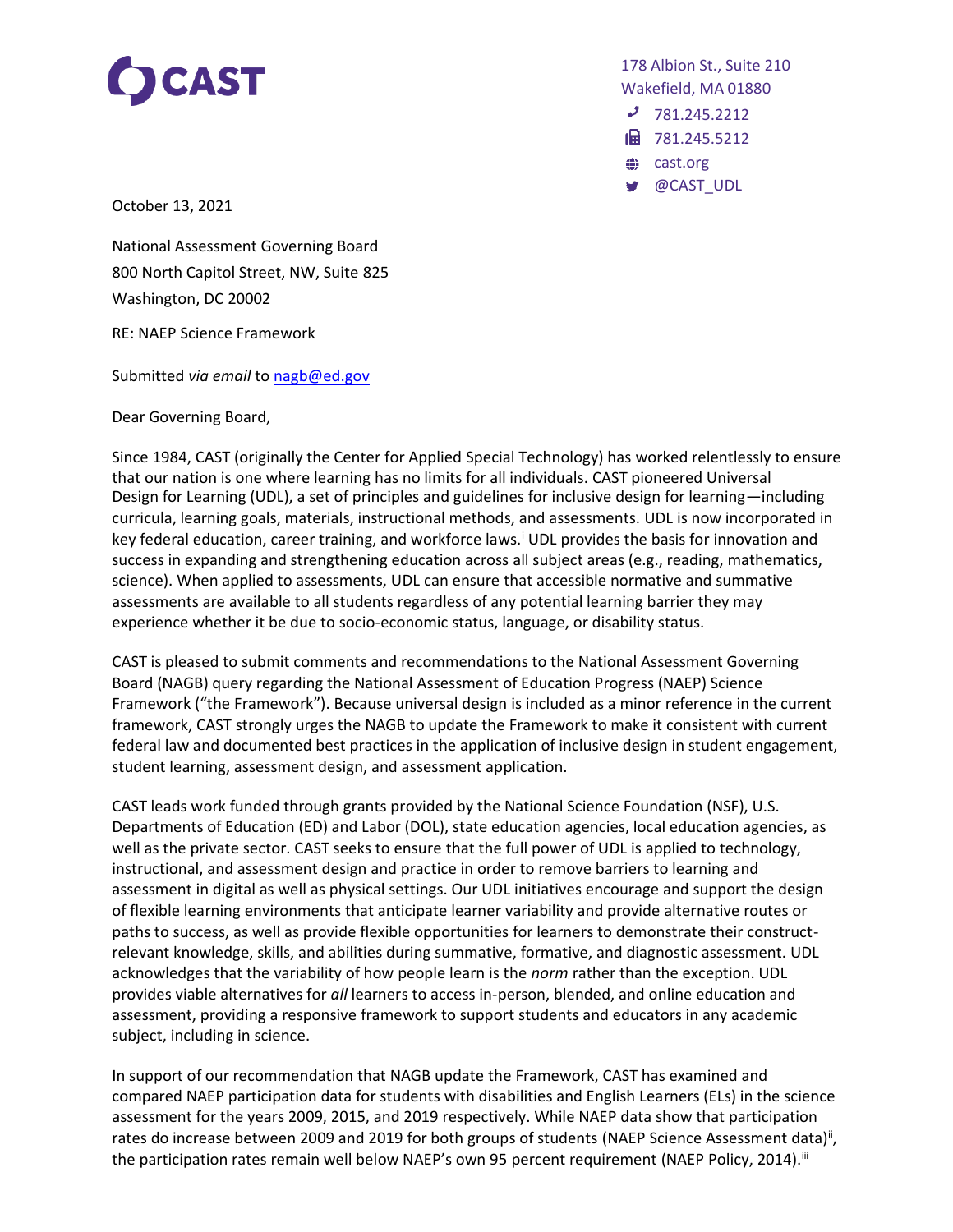Additionally, the participation of students with disabilities falls between grades 8 and 12 (NAEP Participation Rate).<sup>iv</sup> Therefore, CAST strongly encourages NAGB to consider our recommendations, which intend to ensure that the [new] NAEP science assessment incorporates from the outset the most modern and inclusive design so that a variable and diverse student population can successfully access and complete the assessment in grades 4, 8, and 12 at a participation rate of at least 95 percent. To help NAGB accomplish these goals, we offer the following:

### **General Recommendations**

- Incorporate the principles of UDL throughout the Framework to support and assure student access to the NAEP science assessment, regardless of literacy level, language, and/or disability status.
- Adopt a validity framework that promotes consideration of the broad range of constructirrelevant factors learners bring to testing. This framework should be applied from the beginning of test and item design in an effort to reduce reliance on retrofitted accommodations that provide inadequate support and/or compromise construct integrity. Examples of such frameworks, based on principles of UDL, include Dolan et al. (2013)<sup>v</sup> and Almond et al. (2010)<sup>vi</sup>, the former of which has been applied in development of next-generation science assessments (e.g., Quellmalz et al., 2016).vii
- Eliminate all references to No Child Left Behind and include in a new Framework references and citations consistent with current law, the Elementary and Secondary Education Act currently known as the Every Student Succeeds Act (ESSA). Viii
- Eliminate use of the term 'special needs', replacing such term with 'students with disabilities' to ensure consistency with the ESSA and the Individuals with Disabilities Education Act (IDEA).
- Discuss how to include students with the most significant cognitive disabilities in NAEP assessments who take state-designed alternate assessments on alternate achievement standards. Currently these students are not included *in any* NAEP assessment. Recent research has demonstrated the promise of combining learning map model- and UDL-based approaches in evaluating the science knowledge, skills, and abilities of students with significant cognitive disabilities.

# **Recommendations for the Framework (based on current pages 2-5)**:

- Add new rationale to ensure the Framework and new NAEP Science assessment:
	- o **Inclusive Design**: Incorporate the principles of UDL as an essential component to developing a robust assessment tool from inception and design to roll-out of the assessment.
	- o **Student Diversity**: Respond to the growing and increasingly diverse student population in the nation, the inclusion of all types and ages of students in the general curriculum, and the growing emphasis and commitment to serve and be accountable for all students. Such diversity does include students with disabilities and English Learners (ELs); however, the Framework *must assure* the meaning of diversity is expanded [beyond students with disabilities and ELs] consistent with NAEP resources developed in recent years (NAEP Engineering Framework).
	- o **Cultural Relevance**: Acknowledge that advances have been made in understanding cultural relevance and its impact on student engagement, learning and assessment.
	- o **Access Features**: Include specificity in the need for the assessment to be designed with access features consistent wit[h WCAG 2.1](https://www.w3.org/TR/WCAG21/) and UDL recommendations and provide builtin navigation and access supports (e.g., motoric supports, language/glossary, audio, fonts, text size, etc.) without altering the science construct. Such features are increasingly no longer considered 'accommodations' and instead are regularly available to all users. The Framework must require and acknowledge their incorporation and encourage/allow for their use for all students.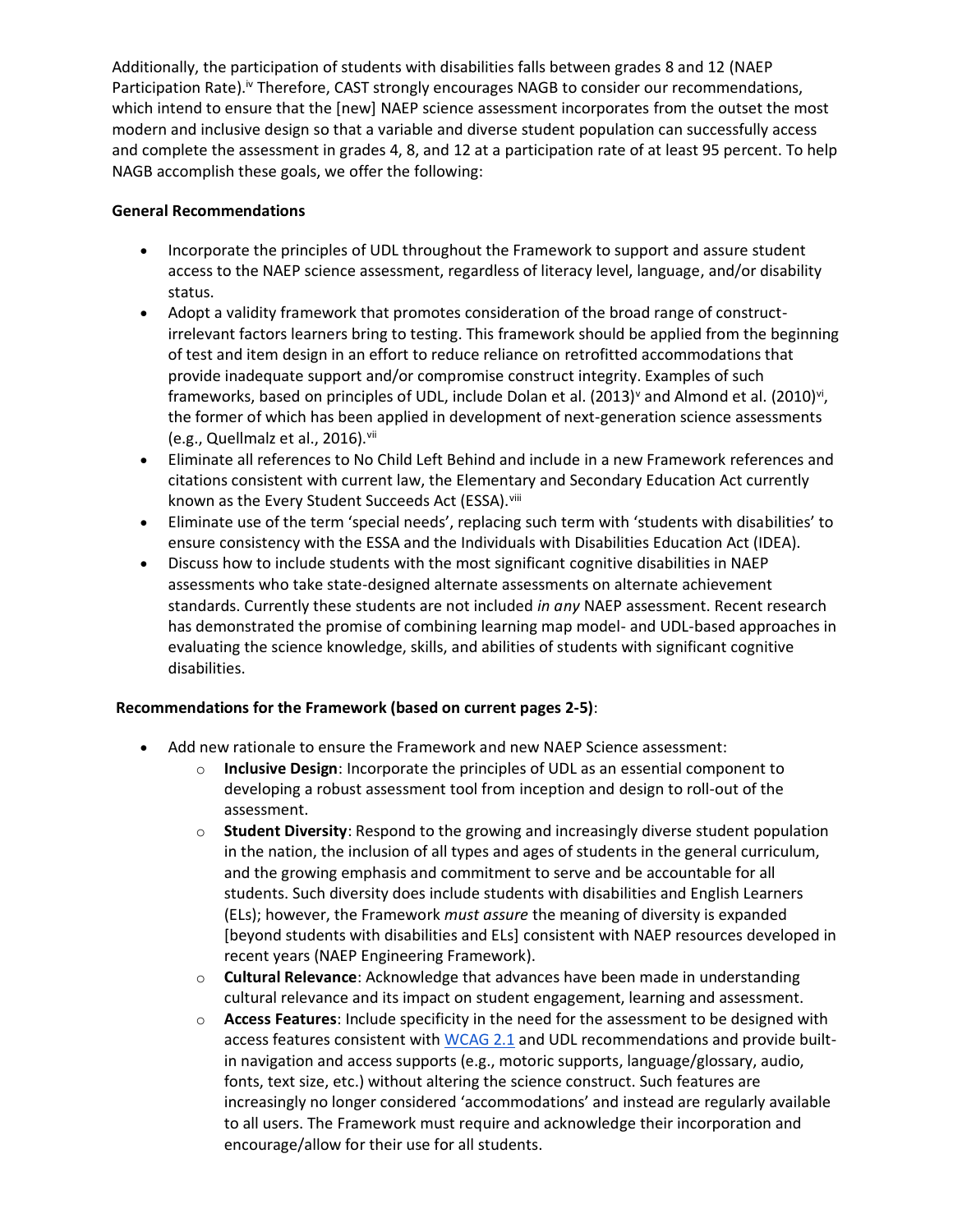- o **Accessibility and Accommodations**: Ensure full accessibility in the design of test items, including in the availability of standard accommodations for students with disabilities and ELs as required by federal laws (IDEA and Section 508).<sup>ix</sup> The Framework must assure accessibility specifically includes the use and interoperability with any external assistive technology [device/system] required by the student. Consistent with ESSA<sup>x</sup> such accessibility is specifically intended to increase inclusion of formerly excluded groups in assessments, including the NAEP (e.g., students with disabilities and English learners).
- o **Computer Skills**: Clarify that recent events show that young students (e.g., grade 4 NAEP test takers) may have insufficient access to and training in computer use for fair inclusion in digital assessments.
- o **Access to Broadband**: Make clear that many communities and schools that exist in digital deserts may have insufficient access to broadband services to support access to the assessment across grades 4, 8, and 12.

# **Recommendation for the Steering Committee (current page 5):**

• Provide guidelines to the Steering Committee which clarifies the framework applies UDL in determining assessment content, access features and—when necessary—accommodations consistent with the objectives being assessed. (Rose et al., 2018) $xi$ 

### **Recommendations for the Model of Assessment Development and Methods:**

- Ensure the methodology outlines how the assessment incorporates inclusive design and is built upon the principles of UDL, and also includes access features including in the use and interoperability with assistive technology
- Describe considerations for English learners and students with disabilities. In particular, that assessment design applies a UDL-based validity framework to help ensure full accessibility, including in the use and interoperability with assistive technology, consistent with ESSA. $x$ ii

# **Recommendation: Chapter 4: Students With Disabilities and English Language Learners (Current Pages 114-115)**

• Make updates consistent with current research and practice, incorporating the principles of UDL throughout the Framework to support and assure student access to the NAEP science assessment, regardless of literacy level, language and/or disability status. (Rose et al., 2018)<sup>xiii</sup>

#### **Recommendations: Chapter 4: Key Attributes of Effective Assessment (current page 124)**

- Takes into account student diversity as reflected in gender, geographic location, language proficiency, race/ethnicity, socioeconomic status, and disability status consistent with NAEP policies (e.g., NAEP Engineering Framework, 2018). Xiv
- Clarifies the design and implementation is guided by the best available research on assessment item design and delivery:
	- $\circ$  so that it is accessible to all students and whose design minimizes the need for any/standard accommodations for students with disabilities and English Learners.
	- $\circ$  so that students with disabilities and other diverse learners are considered during initial assessment design so they can fully participate and are provided adequate means to demonstrate their construct-relevant knowledge, skills, and abilities, including—but not limited to—the use and interoperability with any needed external assistive technology. (Almond et al., 2010; ESSA; Dolan et al., 2013) $^{xy}$
	- o Eliminate the use of the term 'special needs'.